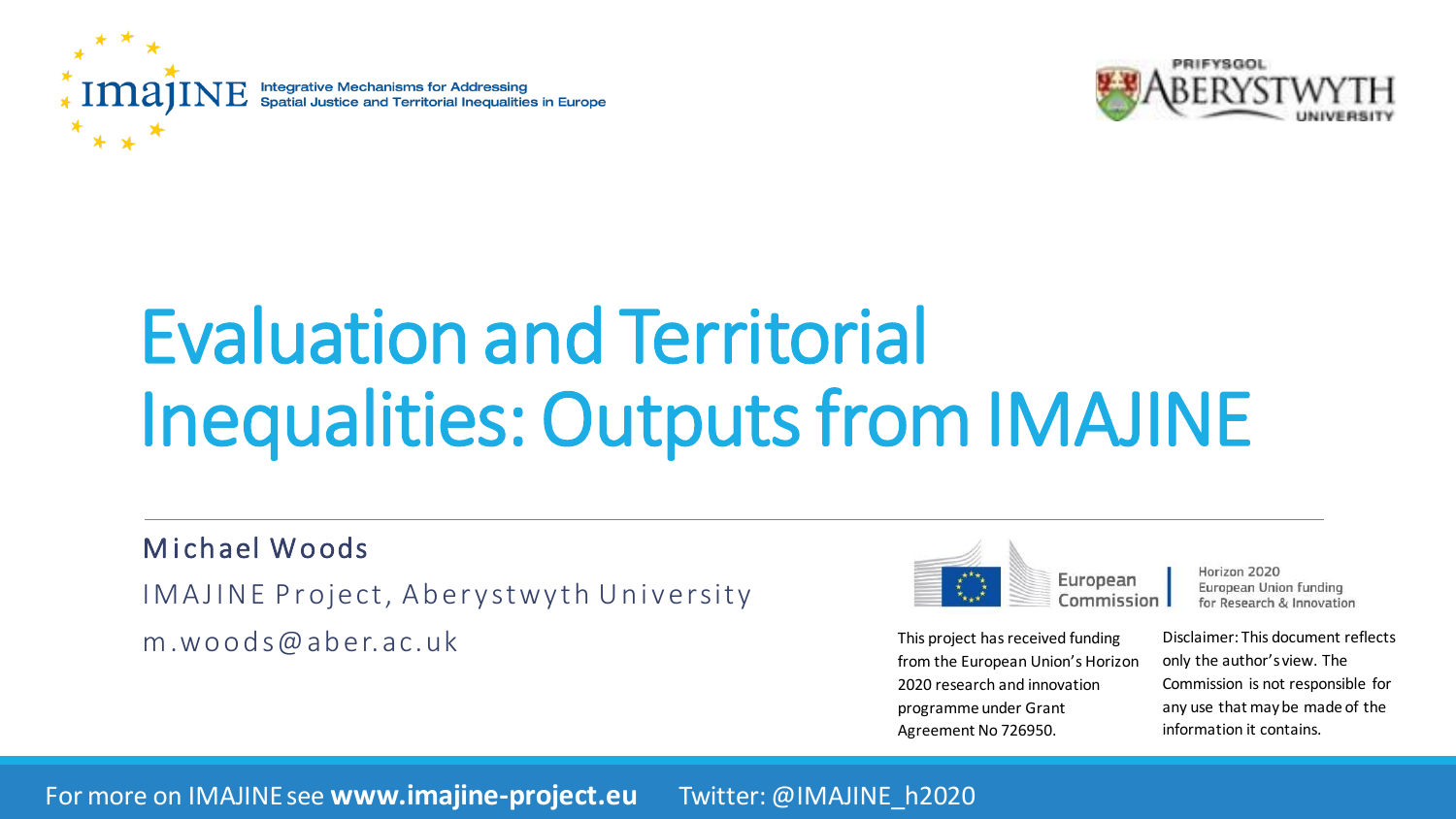# **Content of the presentation**

- Overview of IMAJINE project
- Challenges identified
- Output: Local Level Database for Socio-Economic Indicators
- Output: Composite Indicator for Local Development
- Concluding summary

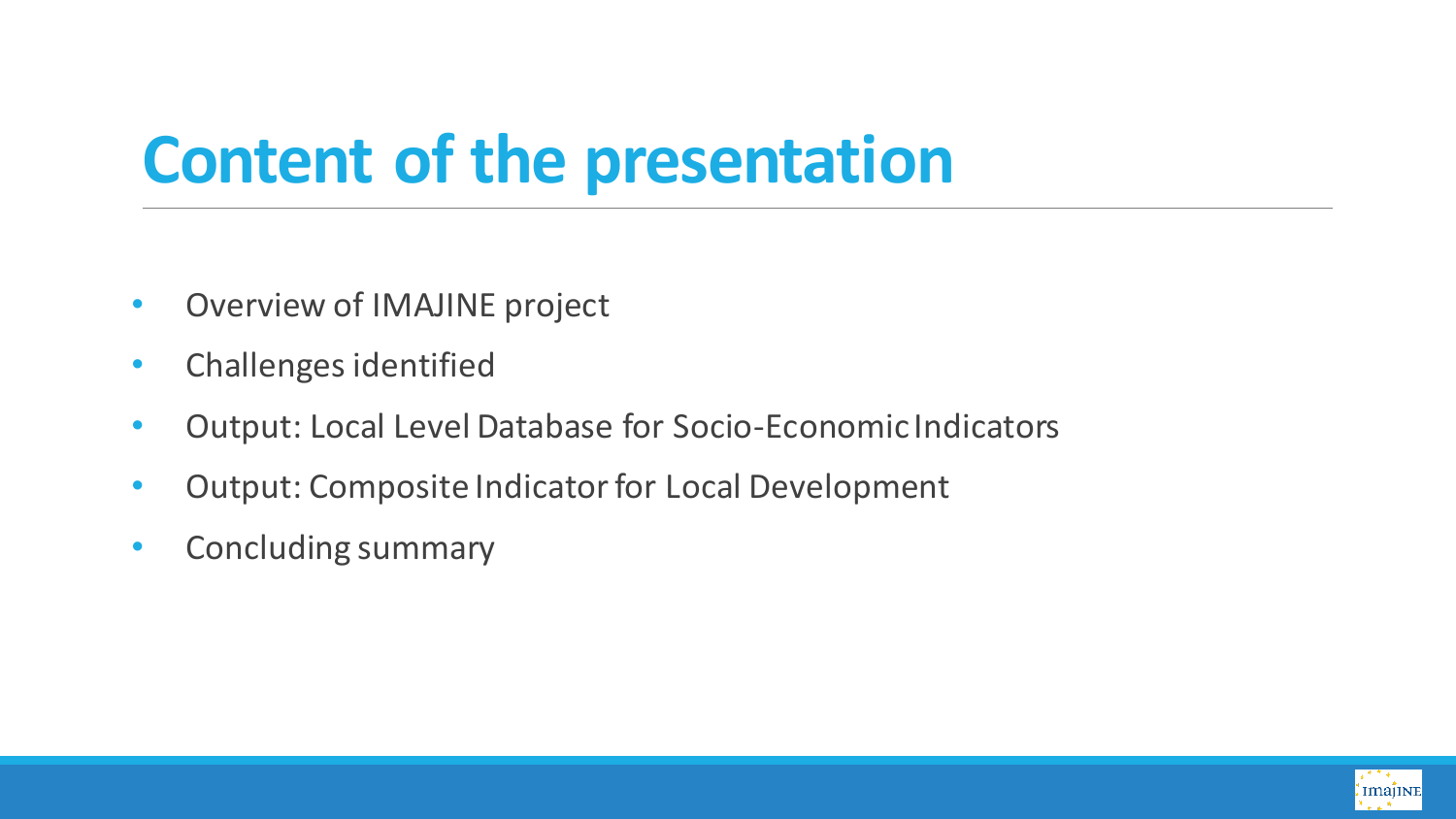

**Integrative Mechanisms for Addressing** Spatial Justice and Territorial Inequalities in Europe



Horizon 2020 European Union funding for Research & Innovation

This project has received funding from the European Union's Horizon 2020 research and innovation programme under Grant Agreement No 726950.

Disclaimer: This document reflects only the author's view. The Commission is not responsible for any use that may be made of the information it contains.

**IMAJINE aims to formulate new integrative policy mechanisms to enable European, national and regional government agencies to more effectively address territorial inequalities within the European Union**

*We are an interdisciplinary consortium of 15 partners using mixed methods to uncover territorial inequalities at various scales, explore dynamics of economic development, migration and multi-level governance, examine claims for regional autonomy and imagine more spatially just futures*





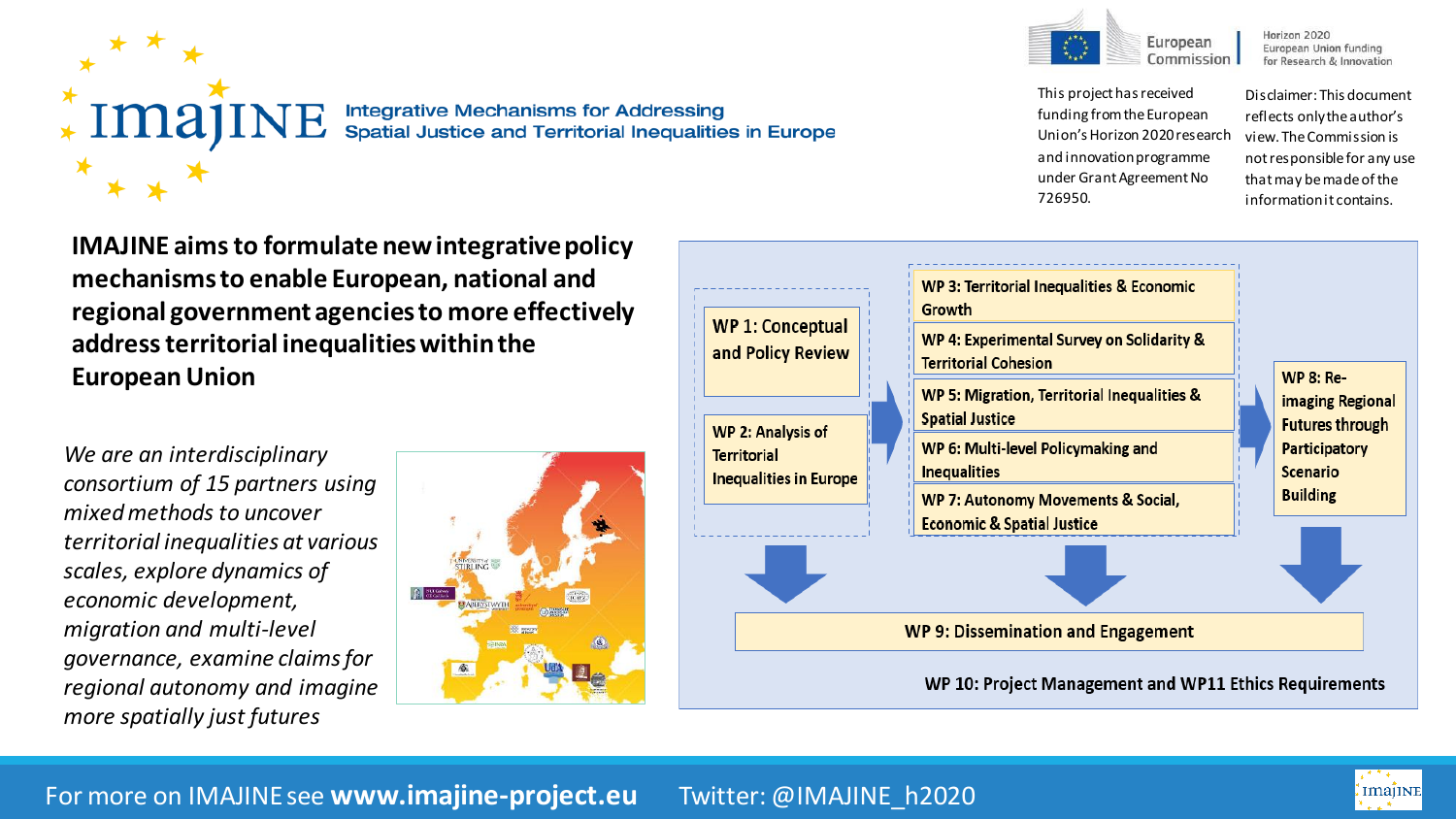# **Challenges identified by IMAJINE**

- 1. Appropriately scaled data is required to understand local patterns of inequalities in growth and development
- 2. Patterns of growth in regions are influenced by what is happening in neighbouring regions
- 3. The drivers of socio-economic inequalities and differential rates of development vary between and within regions
- 4. EU Structural Funds programmes have differing impacts on between-region and within-region inequalities
- 5. Public perceptions of the impacts of programmes may differ from statistical metrics

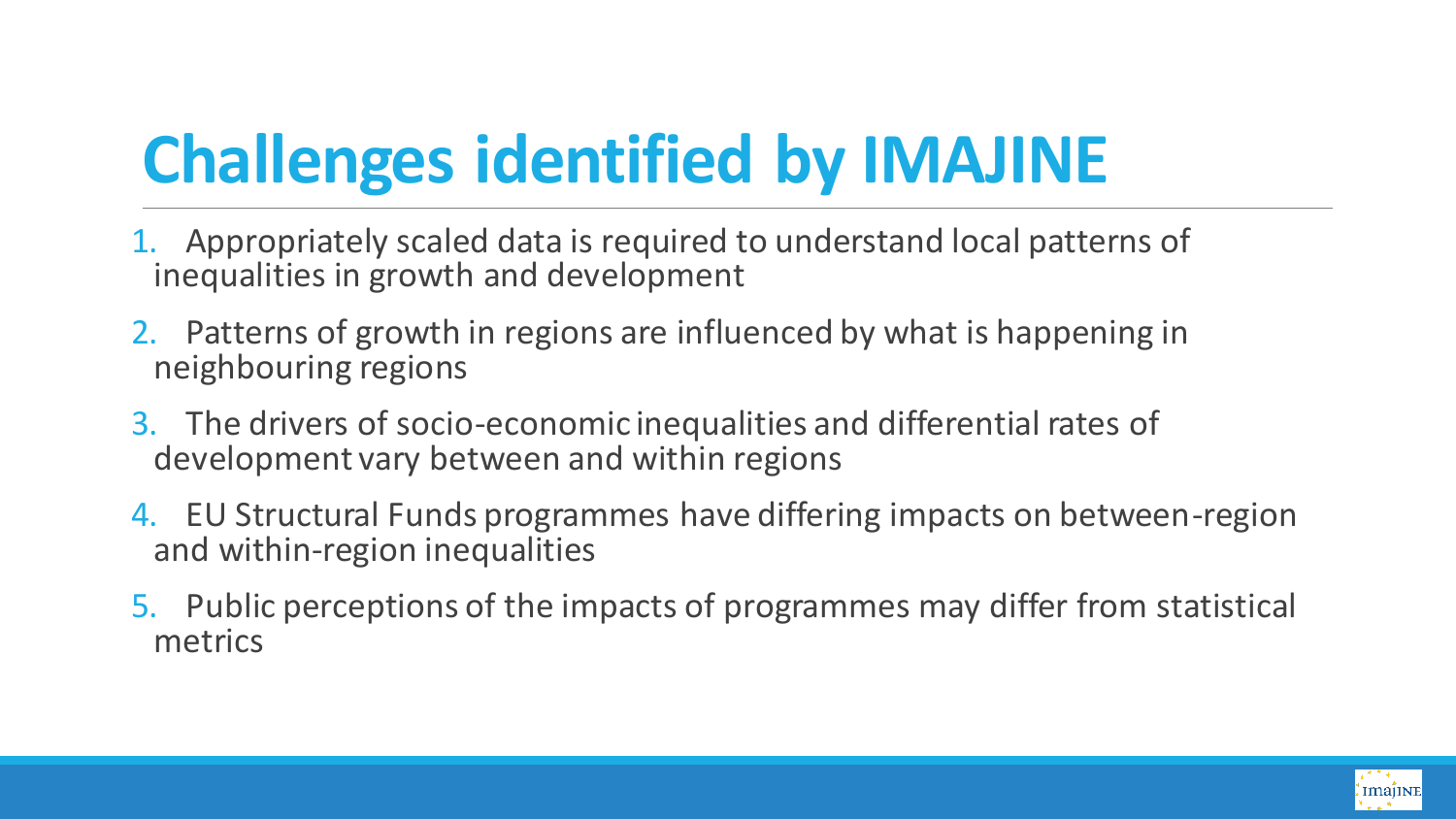# **Outputs**

#### **Local Level Database for Socio-Economic Indicators**

- What? Database of estimated local level data for indicators of socio-economic inequalities modelled through the disaggregation of NUTS2/NUTS3 level data using spatial data estimation techniques.
- o **Indicators included:** Household income; population at risk of poverty or social exclusion (other contextual local level data also included)
- **Scale:** Generally LAU2 (Municipalities, districts) (varies by country)
- o **Coverage:** Belgium, Denmark, Finland, Germany, Greece, Ireland, Italy, Netherlands, Poland, Portugal, Romania, Spain, Sweden, UK.
- **Can be used for:** Identifying baseline indicators for evaluation; Assessing geographical impacts relative to local patterns of inequality

**Available at:** <http://imajine-project.eu/result/other/>

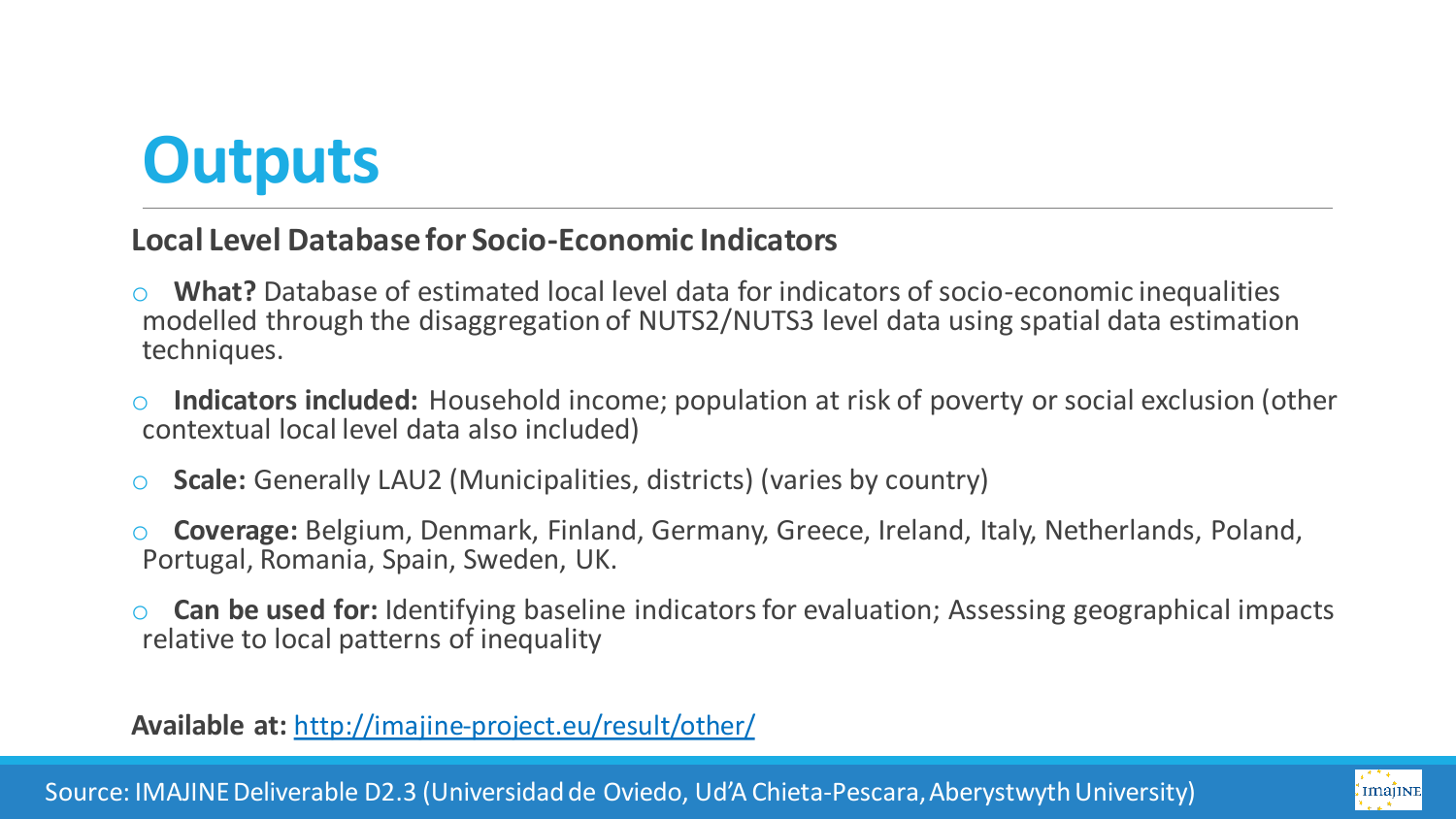| nuts_municipio                                    | AROPE hous Income per household 2011 gce |                                                |                                       |
|---------------------------------------------------|------------------------------------------|------------------------------------------------|---------------------------------------|
| 1110                                              | 0.26758635<br>17085.5156                 |                                                |                                       |
| 1120                                              | 0.24266531<br>19344.2578                 |                                                |                                       |
| 1130                                              | 0.26426691<br>17892.6172                 |                                                |                                       |
| 1140                                              | 0.25218639<br>18731.4238                 |                                                |                                       |
| 1141312                                           | 0.26269165<br>18049.8242                 |                                                |                                       |
| 1141317                                           | 0.26533809<br>18031.5176                 |                                                |                                       |
| 1150                                              | 0.28750882<br>16678.1582                 |                                                |                                       |
| 1160                                              | 0.25370494<br>17736.4063                 |                                                |                                       |
| 1170                                              | 0.27149147<br>16226.7842                 |                                                |                                       |
| 1180                                              | 0.27857143<br>15898.8809                 |                                                |                                       |
| 1500                                              | 0.25872946<br>15627.6445                 |                                                |                                       |
| 1610                                              | 0.2382872<br>18068.5059                  |                                                |                                       |
| 1620                                              | 0.21924819<br>18873.6602                 |                                                |                                       |
| 1630                                              | 0.22920103<br>17037.2578                 |                                                |                                       |
| 1640                                              | 0.24995215<br>15031.5146                 |                                                |                                       |
| 1650                                              | 0.2516385<br>17332.4141                  | municipios                                     |                                       |
| 1660                                              | 0.2533215<br>14290.9014                  | LAU2 CODE Nombre<br>portugal                   | Population<br>Resio<br>10282306<br>10 |
| 1670                                              | 0.2718401<br>14781.6514                  | 111301<br>A dos Cunha                          | 8001                                  |
| 1680                                              |                                          | 100601<br>A dos Franco                         | 1661                                  |
|                                                   | 0.24589179<br>15568.4678                 | 101201<br>A dos Negros                         | 1415                                  |
| 1690                                              | 0.23514634<br>15433.501                  | 131301<br>A Ver-o-Mar<br>030864<br>Abação (São | 8362<br>2223                          |
|                                                   | Population                               | 171401<br>Abaças                               | 898                                   |
| <b>Estimated income and AROPE</b><br>$\mathbb{R}$ | 030201<br>Abade de Ne                    | 1907                                           |                                       |
|                                                   | 031201<br>Abade de Ve                    | 431                                            |                                       |

#### **Example screen shots for Portugal from the database**

| municipios       |                    |            |          | Age groups |         |         |                            |         |         |                              | <b>Work sectos</b> |         |         |                          | Edu |
|------------------|--------------------|------------|----------|------------|---------|---------|----------------------------|---------|---------|------------------------------|--------------------|---------|---------|--------------------------|-----|
| LAU2 CODE Nombre |                    | Population | Resident | under 19   | adult   | over 65 | <b>TOTAL</b> (CON employed |         |         | employed at unemployed first |                    | second  | third   | <b>TOTAL (CON illite</b> |     |
|                  | portugal           | 10282306   | 10562178 | 2137579    | 6414535 | 2010064 | 10562178                   | 4361187 | 2860521 | 3966482                      | 133386             | 1154709 | 3073092 | 4361187                  |     |
| 111301           | A dos Cunha        | 8001       | 8459     | 1792       | 5165    | 1502    | 8459                       | 3857    | 3049    | 2898                         | 434                | 864     | 2559    | 3857                     |     |
| 100601           | A dos Franco       | 1661       | 1701     | 290        | 942     | 469     | 1701                       | 623     | 422     | 794                          | 75                 | 177     | 371     | 623                      |     |
| 101201           | A dos Negros       | 1415       | 1489     | 249        | 878     | 362     | 1489                       | 596     | 276     | 635                          | 56                 | 154     | 386     | 596                      |     |
| 131301           | A Ver-o-Mar        | 8362       | 8675     | 2017       | 5544    | 1114    | 8675                       | 3700    | 2429    | 2863                         | 167                | 1110    | 2423    | 3700                     |     |
| 030864           | Abação (São        | 2223       | 2252     | 601        | 1437    | 214     | 2252                       | 996     | 839     | 629                          | 5                  | 618     | 373     | 996                      |     |
| 171401           | Abaças             | 898        | 965      | 179        | 532     | 254     | 965                        | 298     | 268     | 500                          | 87                 | 60      | 151     | 298                      |     |
| 030201           | Abade de Ne        | 1907       | 2024     | 487        | 1292    | 245     | 2024                       | 915     | 809     | 643                          | 18                 | 531     | 366     | 915                      |     |
| 031201           | Abade de Ve        | 431        | 437      | 104        | 268     | 65      | 437                        | 171     | 128     | 157                          | 5                  | 80      | 86      | 171                      |     |
| 030401           | Abadim             | 556        | 571      | 124        | 321     | 126     | 571                        | 191     | 151     | 276                          | 11                 | 77      | 103     | 191                      |     |
| 040701           | Abambres           | 343        | 347      | 49         | 181     | 117     | 347                        | 116     | 92      | 193                          | 32                 | 30      | 54      | 116                      |     |
| 160401           | Abedim             | 198        | 205      | 24         | 110     | 71      | 205                        | 71      | 58      | 115                          | 21                 | 26      | 24      | 71                       |     |
| 150901           | Abela              | 898        | 890      | 134        | 451     | 305     | 890                        | 317     | 265     | 450                          | 67                 | 70      | 180     | 317                      |     |
| 141601           | <b>Abitureiras</b> | 932        | 972      | 147        | 544     | 281     | 972                        | 378     | 317     | 438                          | 39                 | 57      | 282     | 378                      |     |
| 101501           | Abiul              | 2627       | 2729     | 368        | 1373    | 988     | 2729                       | 808     | 623     | 1585                         | 42                 | 349     | 417     | 808                      |     |
| 130101           | Aboadela           | 727        | 783      | 180        | 435     | 168     | 783                        | 231     | 179     | 388                          | 13                 | 104     | 114     | 231                      |     |
| 141301           | Aboboreira         | 504        | 513      | 58         | 251     | 204     | 513                        | 149     | 129     | 301                          | 8                  | 56      | 85      | 149                      |     |
| 030701           | Aboim              | 340        | 355      | 81         | 179     | 95      | 355                        | 96      | 51      | 178                          | 6                  | 58      | 32      | 96                       |     |
| 130102           | Aboim              | 575        | 596      | 127        | 359     | 110     | 596                        | 214     | 150     | 246                          | 14                 | 86      | 114     | 214                      |     |

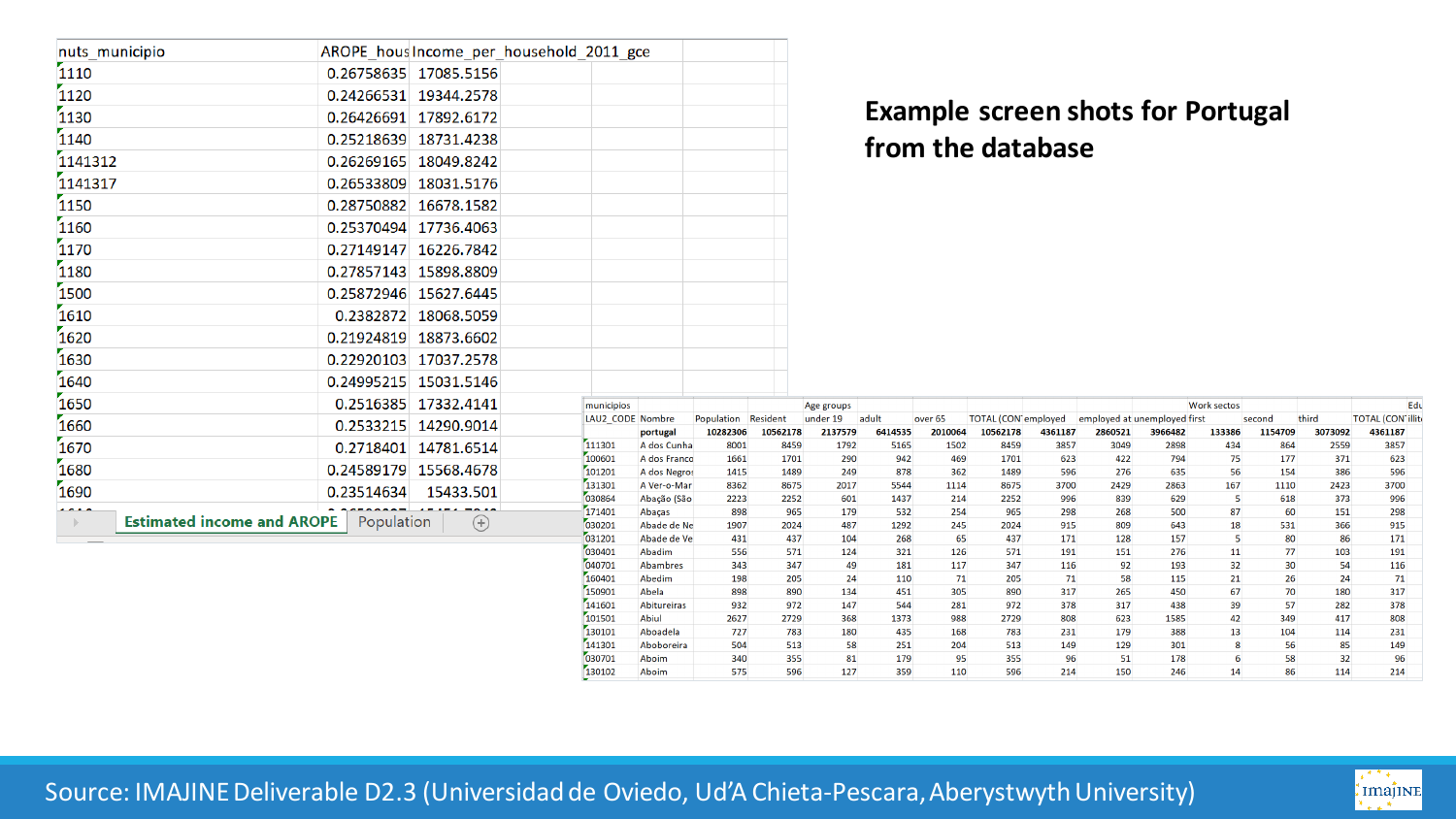# **Outputs**

#### **Composite Indicator for Local Development**

- **What?** Experimental construction of a multi-dimensional indicator of levels of local development and indicator, showing overall index and identifying the most significant factor explaining inequalities between local territories
- **Variables:** Wealth, unemployment, agricultural employment, level of education, population at risk of poverty or social exclusion
- **Scale: Municipalities/communes**
- o **Coverage:** France, Italy, Spain
- **Can be used for:** Connecting evaluation of programme outcomes to drivers of geographical inequalities at the local scale
- o **Maps available in IMAJINE D3.3 at:** <http://imajine-project.eu/result/project-reports/>

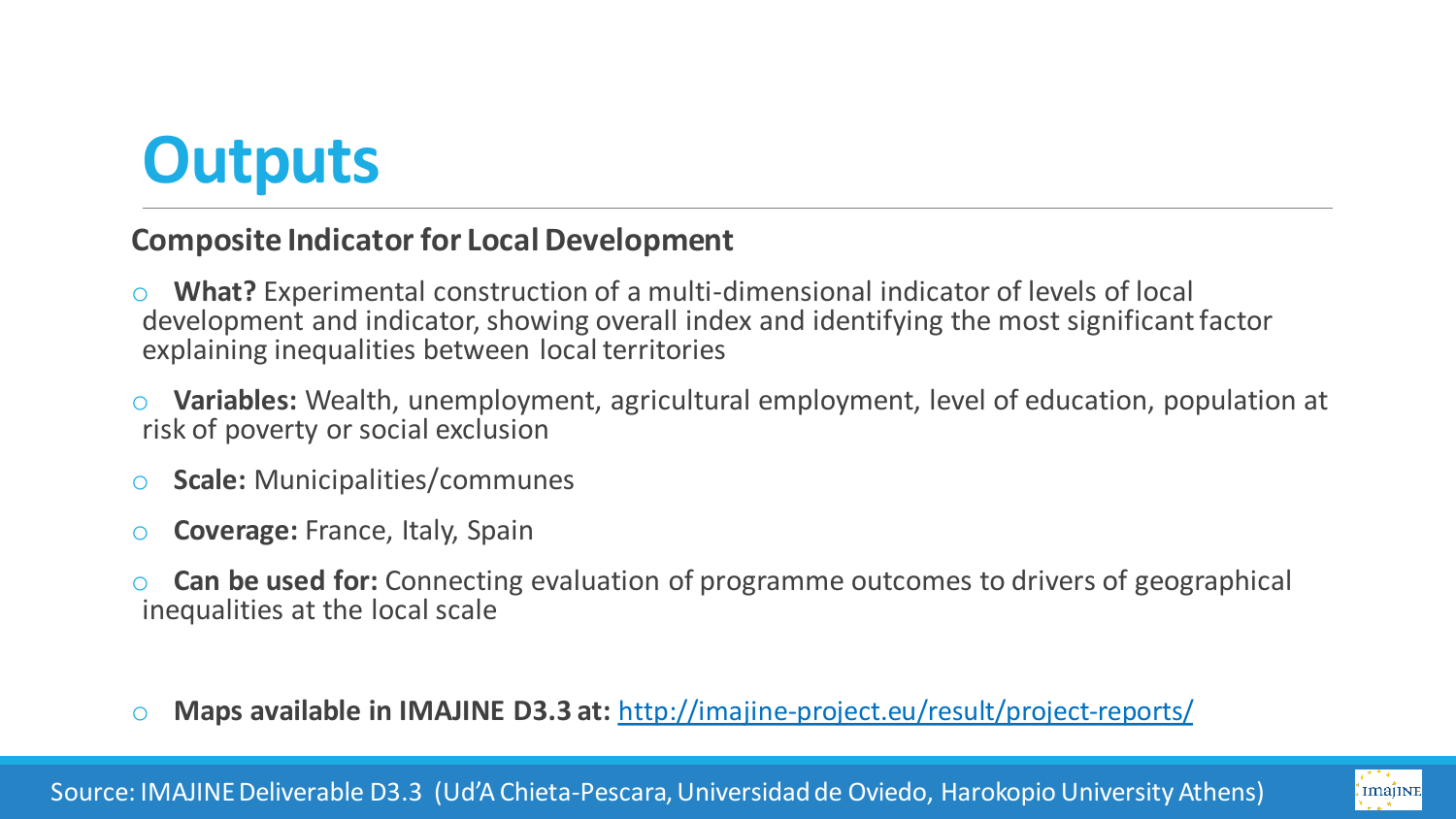

**Maps showing the leading drivers of local-scale inequalities in the composite indicator for France, Italy and Spain**



Source: IMAJINE Deliverable D2.3 (Universidad de Oviedo, Ud'A Chieta-Pescara, Aberystwyth University)